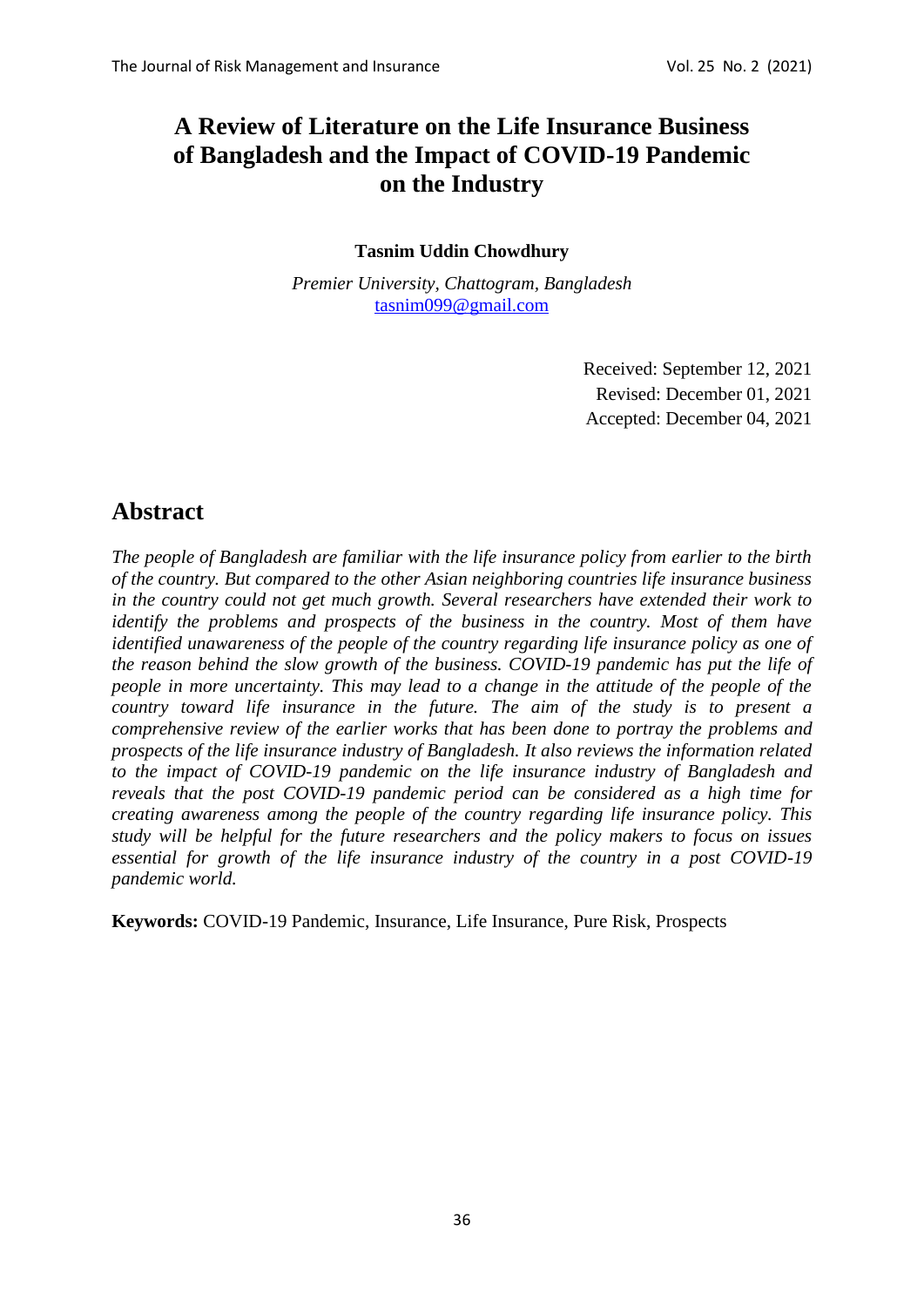### **1 Introduction**

An economic entity or individual faces different types of risk in their everyday life. But not all types of risks are insurable. Only the pure risks that result in obvious loss upon occurrence are insurable. Chance of loss resulted from fire, flood, natural disasters, untimely death, accident, illness or other specific perils are example of such pure risk. The meaning of the term "insurance" is to get hedged against uncertainties that may arise in the future and ensuring financial security (Omar & Owusu-Frimpong, 2007).

Insurance companies are the financial entities that sell policies to individuals or businesses and insure them against financial loss arising from the pure risks. Insurance industry, at the same time, acts as an automatic economic stabilizer. According to Skipper (2001), the more developed and efficient the insurance market in a given country is, the greater its contribution to economic well-being. He also adds that insurance helps to keep up the financial stability of individuals, economic entities or organizations and facilitates the efficient distribution of capital and increase the tendency of investment. According to Vayanos and Hammound (2006), a developed insurance sector is one of the parameters of healthy economy, not only an essence of efficient financial sector. Studies on contribution of insurance on economic growth have also been conducted by Ward and Zurbruegg (2000), Adams *et al.* (2009), Chau, Khin and Teng (2013), Madukwe and Anyanwaokoro (2014), Masum Billah (2014), Vucetich *et al.* (2014), Przybytniowski (2016), and Ul Din, *et al.* (2017), and each study shows a significant role of the development of insurance industry on the growth of an economic.

Life insurance is one of the major policies that the insurance companies sell to their clients. Unlike other insurance policies, it is not a contract of indemnity (Stevick, 2008). According to Chaudhary (2016), life insurance is a type of policy that provides monetary or financial security to a person or his/her family if there is an occurrence of danger, accident, or sudden death of only earning member of a family. The benefit received from the policy can also cover the funeral expenses, medical bills, taxes or other related expenses specified in the insurance contract (Rejda & McNamara, 2014). This policy is like a deposit based product which provides a return after the maturity of the insurance or pay the amount predetermined by the contract to the specific person due to the death of the policyholder. Besides covering losses of policyholders for death and accidents, as an economic entity, it channels the savings of the general mass or special group of people to investment. But unfortunately, most of the Bangladeshi people prefer to deposit their savings in the commercial banks rather than buying life insurance policy.

As a service, life insurance is not new to the people of Bangladesh. They are familiar with the service from earlier to the birth of the country. But it is a matter of regret that compared to the other Asian neighboring countries life insurance business in the country could not get much popularity. Several researchers have extended their work to find the reason behind its slow growth in the country. Most of them have identified unawareness of the people of the country regarding life insurance policy as one of the major reasons behind the slow growth of the business. The aim of the study is to present a comprehensive review of the earlier works that has been done to portray the prospects and challenges of the life insurance industry of Bangladesh. It also provides a review of the information related to the impact of COVID-19 pandemic on the life insurance industry of the country. As such, this study will be helpful for the future researchers and the policy makers to focus on issues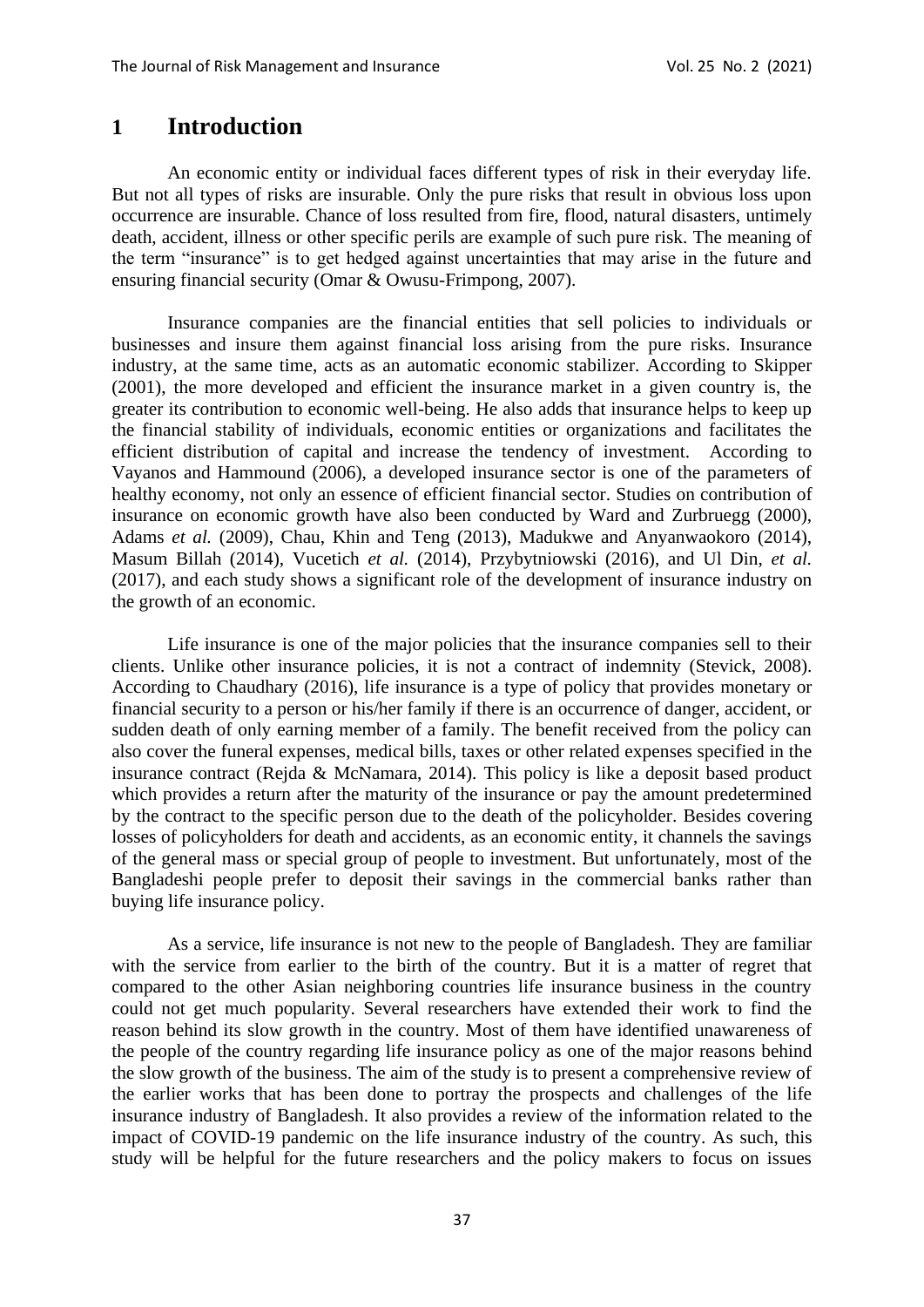essential for growth of the life insurance industry of the country in a post COVID-19 pandemic world.

## **2 Objectives and Methodology of the study**

#### **2.1 Objectives**

The major objective of the study is to provide a comprehensive review of the works done on the prospects and the problems of the life insurance companies in the context of Bangladesh. It also focuses on the available information related to the impact of COVID-19 pandemic on the economy and the life insurance industry of the country and indicates the way forward.

#### **2.2 Methodology**

This study is qualitative in nature and has been done based primarily on secondary data. Different national and international journal articles, newspapers, printed and online reports published by different national and international organizations and other materials published on the insurance industry in the context of Bangladesh have been reviewed to conduct the study. Based on the earlier works, it focuses on the factors vital to the life insurance business in Bangladesh. Then, based on the impact of COVID-19 pandemic on those factors the post pandemic opportunities of life insurance companies operating in Bangladesh has been identified.

### **3 Life Insurance Industry and Related Studies**

Awareness regarding the life insurance policy among the people is the key issue to the prospect, growth and success of life insurance business in a country. This is why; several researches have already been done to get idea regarding the awareness of people regarding life insurance in the context of different countries. Research has also been done to identify the factors that determine the level of awareness among the people regarding life insurance policies. Yaari (1965) was the first to hypothesize the demand for life insurance as a function of wealth and income expected by a person over his/her lifetime, rate of interest, the cost of life insurance policies, and leaving a legacy for dependents. Alongside other studies by Browne and Kim (1993), Outreville (1996) and Beck and Webb (2003) applied econometric models to explain the factors that result in a variation in the demand for life insurance. Mahdzan and Victorian (2013) added demographic variables and motives for saving and Souiden and Jabeur (2015) added religion as important determinants of demand for life insurance.

In their study Reshmi, *et al.,* (2007) identified that about 64 percent people of South India are aware about the health insurance. In Nigeria, studying the awareness of having the life insurance policy Okunnu and Adeyemi (2008) revealed that most of the students are aware of the importance of buying life insurance policy to have the financial benefit from it but they do not have the financial capacity to get an insurance policy. Yellaiah (2012) identified the age, education, income, health expenditure, gender, type of the family and the occupation as the major determinants of creating awareness regarding health insurance in Andhra Pradesh. He finds 33.5 percent of his respondents as aware of the health insurance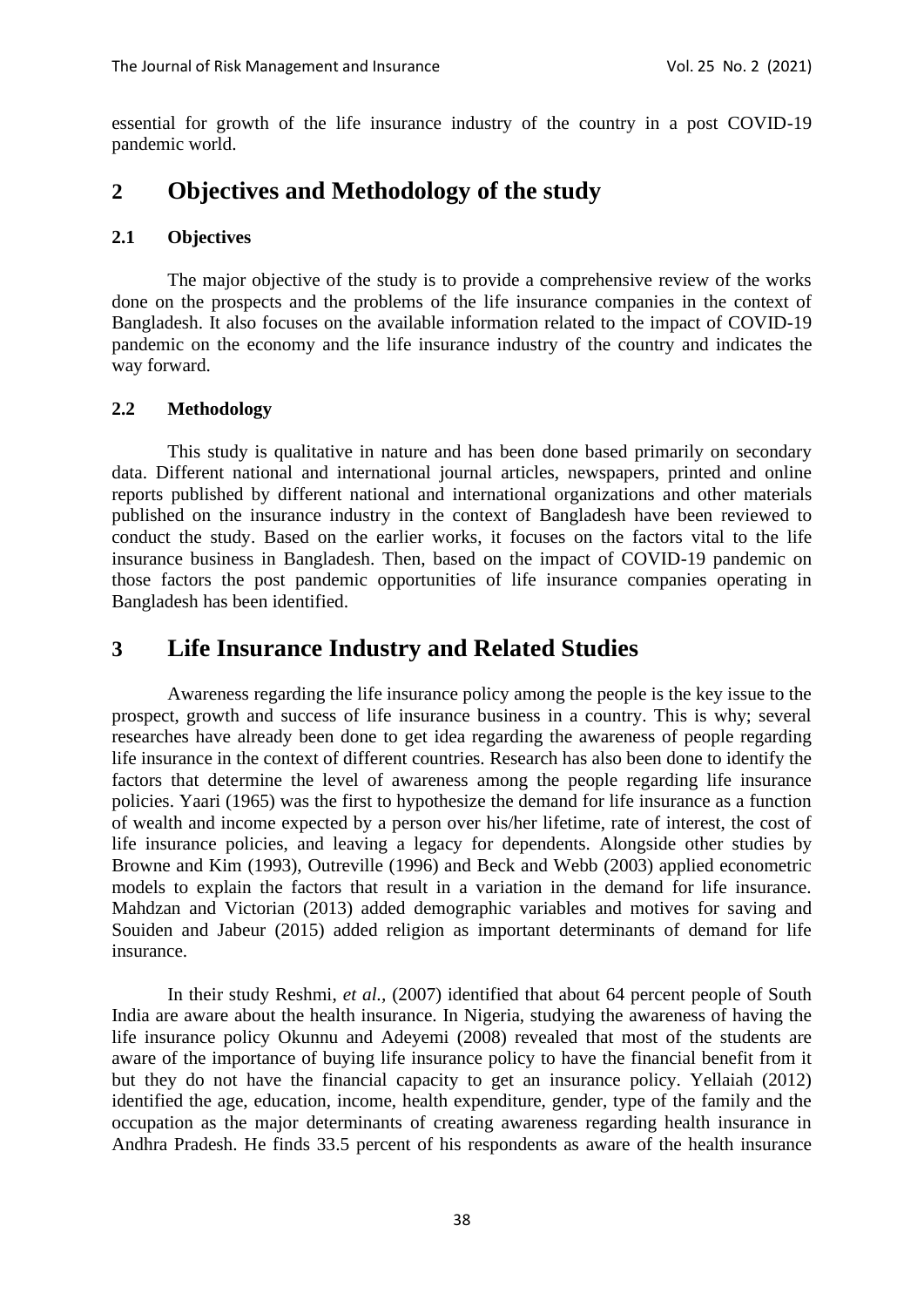and rest of the 66.5 percent as unaware. He also identified the higher education and higher income as a promoter of awareness of health insurance among the people.

Based on his community-based cross-sectional analysis among 242 respondents, Dar (2012) finds that compared to the private life insurance companies people have more trust on the government life insurance companies. As such, he recommended the government to come forward to promote the life insurance companies for introducing more new and dynamic life insurance policies.

Work of Zelizer (1979), Chui and Kwok (2008) and Souiden and Jabeur (2015) showed that people with strong religiosity, especially in many Muslim countries, are not interested to purchase conventional life insurance policy (i.e., non-Islamic life insurance), because they holds a belief that purchasing life insurance is disapproving the will of God (Beck & Webb, 2003).

According to the study of Agarwal and Shukla (2014), the households that are insured are well concerned about the information regarding insurance as compared to the households that are not insured. Their study also revealed the significant role of the insurance agents beside the friends, relatives and other media in conveying information about their insurance policy to the people and convincing them to undertake an insurance policy. Reddy and Jahangir (2015) identified the spread of knowledge, privatization policy, access to internet, education etc. as the determinants of growth of the insurance sector in India. Their study also found significant impact of the social, demographic and economic factors on the perception of life insurance among the respondents.

## **4 Life Insurance Industry of Bangladesh**

#### **4.1 A Brief History of Life Insurance Industry of Bangladesh**

In Bangladesh, the insurance business had its roots in the British colonial era. But the industry started gaining momentum during 1947-1971. A good number of local and foreign insurance companies that offered both life and general insurance schemes were in operation that time. After the liberation war, nationalization of insurance industry was made by the government of Bangladesh in 1972 under the Bangladesh Insurance (Nationalization) Order 1972. Except the postal life and foreign life insurance companies, all insurance companies were placed under five corporations in public sector. Due to high maintenance cost, later, a restructuring was made under the Insurance Corporations Act 1973 placing the five insurance corporations into two: "Sadharan Bima Corporation (SBC)" for general business and "Jiban Bima Corporation (JBC)" for life business. Until 1984 all the insurance activities were performed by these two nationalized corporations in Bangladesh.

In 1984, the government passed the amendment of the insurance corporation ordinance and allowed private sector to operate insurance companies (Samina, 2012). It allowed insurance companies to operate in the private sector along with nationalized insurance companies. According to the Act of 1984, it was mandatory for the private sector insurance companies to obtain 100% reinsurance protection from SBC. After the approval, six life insurance companies and nine non-life insurance companies were in operation in the country. In 1986, the total premium income of the private insurance companies stood Tk. 1.71 billion (both life and general), out of which the share for private sector was of Tk. 280 million, i.e. 16.37 per cent. Insurance business started to grow significantly after 1990 when the government allowed the private sector insurance companies for 50% of re-insurance in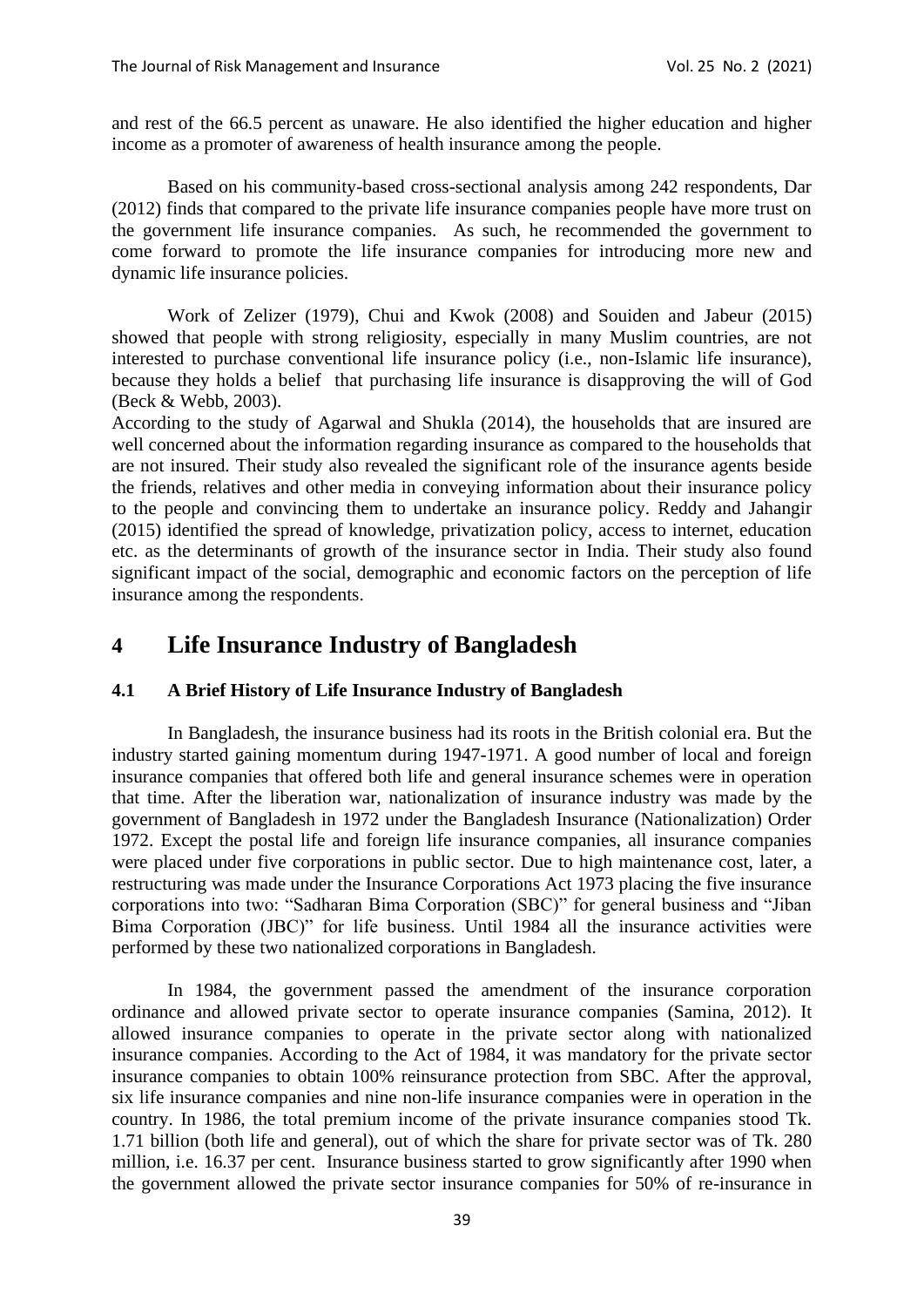any local or foreign company. This rose to Tk. 23.06 billion in 2004 where the share of private sector was Tk. 20.31 billion, i.e. 88 per cent (Mamun, 2013). The market share of the sector comprised of 73.5% for life insurance companies and for non-life insurance companies including the share of Micro-insurance and Islamic Insurance it was 26.5% (Islam, 2019). It is due to the operation of private sector that, the industry got an impressive growth in the last 18 years. Being operational from 2011, Insurance Development and Regulatory Authority (IDRA), regulates the country's insurance sector.

#### **4.2 Present Status of Life Insurance Industry in Bangladesh**

At present, 62 insurance companies are operating under the Insurance Act 2010 in Bangladesh. Among those companies, 18 are specialized in life insurance business (Bangladesh Bank, 2021). Out of these 18 life insurance companies, 13 are listed in the Dhaka Stock Exchange (DSE) and Chittagong Stock Exchange (CSE), the two major stock exchange of the country.

According to Mamun (2013), people of Bangladesh hold a negative perception towards insurance companies. World Bank data shows only 4 out of 1,000 individuals (0.4 percent) have life insurance policies in Bangladesh, which is one of the lowest in the world (Islam, 2019). Though, the percentage has been increased compared to 0.2 percent in the year 2016. The average annual revenue that the life insurance companies generate constitutes only 0.23% of the gross domestic product (GDP) of Bangladesh (Islam & Mamun, 2017). On the contrary, the emerging Asia Pacific countries are leveraging the benefits of insurance continually for growth and development of their economy (Rahman, 2019). Study shows almost 50% Malaysians are under the coverage of life insurance policy, and the government has undertaken necessary steps to expand the percentage (Zakaria *et al.,* 2016).

Study by Mamun (2013) and Khan and Uddin (2013) addressed the problems and prospects of the insurance business in the context of Bangladesh. Mamun (2013) identified the low qualification of the agents, the lack of technical employees, lack of understanding regarding insurance terms and policies among the customers, dearth of marketing policies and unethical competition as the most important hindrance to growth of the life insurance business in Bangladesh. Khan and Uddin (2013) identified lack of trust worthiness and delay of the insurance companies in settlement of claim as the top most reasons of non-popularity of the insurance sector in Bangladesh. Extended research by Islam and Mamun (2017) and Islam (2019) addressed the factors that determines the consumer purchase behavior of life insurance and recommended "pull method" opposed to "push method" as proper marketing policy that would influence people to buy a life insurance policy in Bangladesh.

Manik and Mannan (2017) worked on the awareness regarding the life insurance among fifty hawkers at Dhaka, the capital city of Bangladesh, and found eagerness of buying micro insurance policy among the respondents. They also found a positive correlation between the awareness of life insurance and different knowledge related issues. Huda (2018) addressed creative internal marketing practices, consumer-oriented programs and offerings, and digitalization of the system of insurance management etc. as the essential determinants for the sustainable life insurance business in Bangladesh. In addition, Jahan and Sabbir (2018) revealed the socio-demographic variables, literacy on finance, motives of saving, and aversion to risk as the significant variables for understanding intention of purchasing life insurance policy of consumers.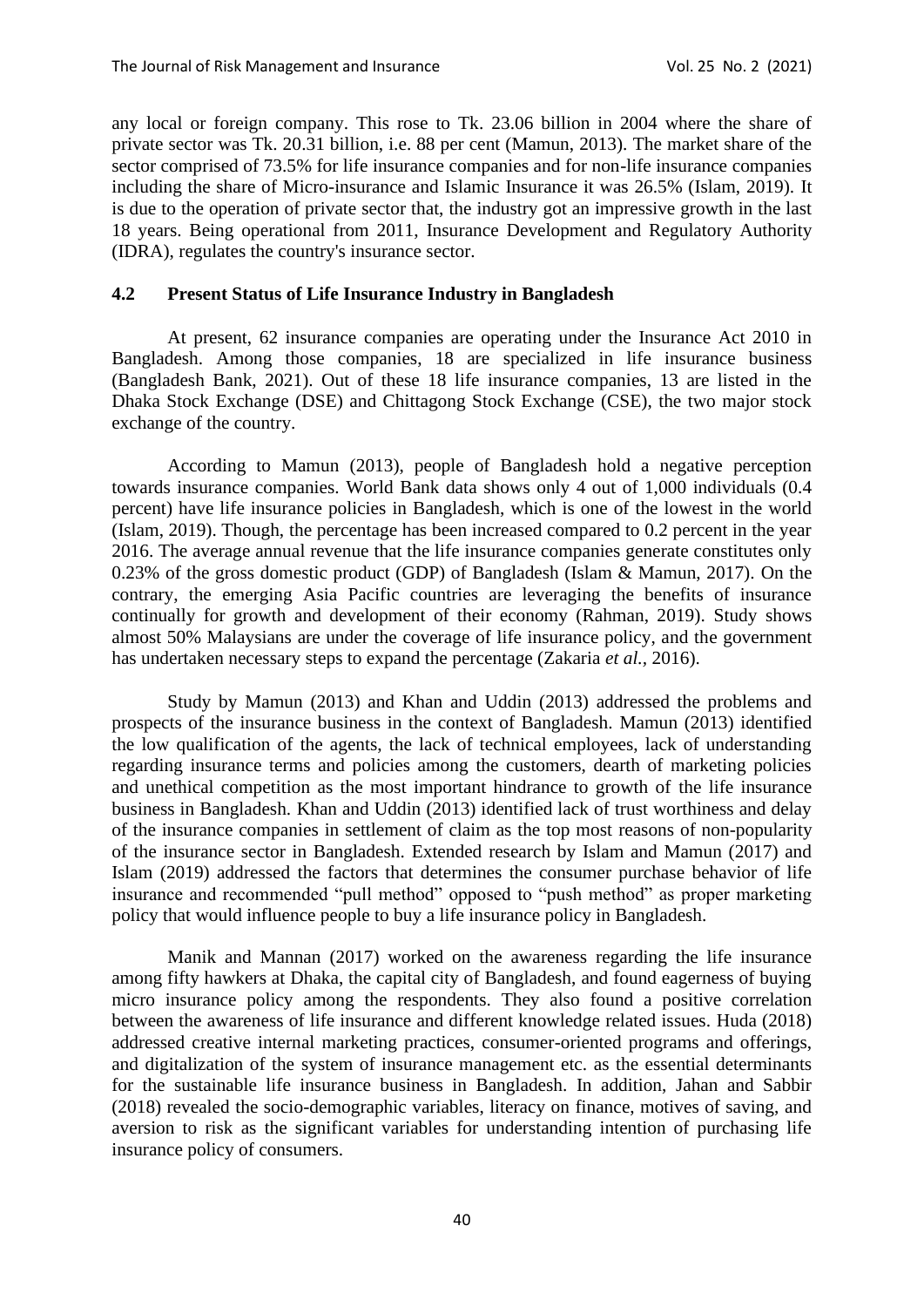Ahmed (2013) showed that there is very low level of awareness and knowledge regarding the products of life insurance among the rural villagers. He indicated that beside the education of the family members certain psychological issues play significant role in developing the perception of life insurance. Mahdzan and Victorian (2013) measured the life insurance demand by formulating a framework that included factors like demographic issues, financial literacy and saving motives among the respondents.

## **5 COVID-19 Pandemic and the Economy of Bangladesh**

The world witnessed an unparalleled economic emergency due to the outbreak of COVID-19. It has threatened not only to the human lives but also to the economic and financial stability of the world. Almost all the countries of the world were forced to lockdown and closed the border for restricting the spread of the pandemic and imposed social distancing. All these actions not only converted into a severe challenge for the middle- and low-income people but also collapsed the standard market system and resulted in a change in the economic equilibrium. Due to the shortage of supply and price hikes in almost every area the global supply chain faced a huge shock which, in turn, caused the market to be more volatile. The labor-intensive countries like Bangladesh, where a substantial number of populations live under the poverty line, have faced the most crises. The pandemic has resulted in an extraordinary economic and social crisis in Bangladesh (Kumar & Pinky, 2020). As a result, a sharp decline occurred in the demand for manufactured goods and services in the country (Genoni et al., 2020). Households engaged in informal activities like construction workers, rickshaw pullers, hawkers, day laborers and owners of small grocery stores suffered a lot from loss of income due to slower demand, lockdown and social distancing measures (Islam et al., 2020). Study shows that, majority of the employed people are in the informal sector (Maligalig et al., 2009). The pandemic, along with the healthcare burden, is expected to intensify the negative impacts on employment, income and livelihood of the household both in rural and urban areas (World Bank, 2020). The official rate of unemployment in Bangladesh is around 4 percent and an additional educated unemployed of 2 to 2.2 million are being added to this list every year (Trading Economics, 2019). According to the prediction made by Policy Research Institute (2020) due to the COVID-19 pandemic and related control measures taken by the government country's unemployment status will be more dreadful very soon. The alarming fact is that, the unemployment burden may rise, even more, as the migrant workers are coming back to Bangladesh from different countries of the world due to the joblessness caused by lockdown held. In May 2021, the number of outgoing workers was 33,271 where it was 64,259 in the same month of the earlier year (Star Business Report, 2021). Besides, during January-June, the economy has also experienced a decline in Foreign Direct Investment (FDI) by 31.79 percent though it was better compared to the decline in global FDI flows, which was 49 percent (Jamal, 2020).

The COVID-19 outbreak has not only had a negative impact on the economy of Bangladesh but also slowed down the economic growth considerably (Mahmood, 2020). Due to the pandemic, a loss of GDP that the country incurred was BDT 89,500 crore in the fiscal year 2019-2020 (Bryon, 2020). It also affected the export and import of the country severely. In the financial year 2019-2020, there was a high negative growth both in export and import of the country. For export and import the negative growth was 17 percent and 8.60 percent respectively. Export income from the major source of earnings of the country, the readymade garments (RMG) sector, was declined by 18.21 percent in the year 2020 compared to year 2019 (Raihan, 2020). Whereas between July 2020 and February 2021, year on year decline in earnings from export is 3.92 percent (from USD 3.9 billion to USD 3.19 billion) which was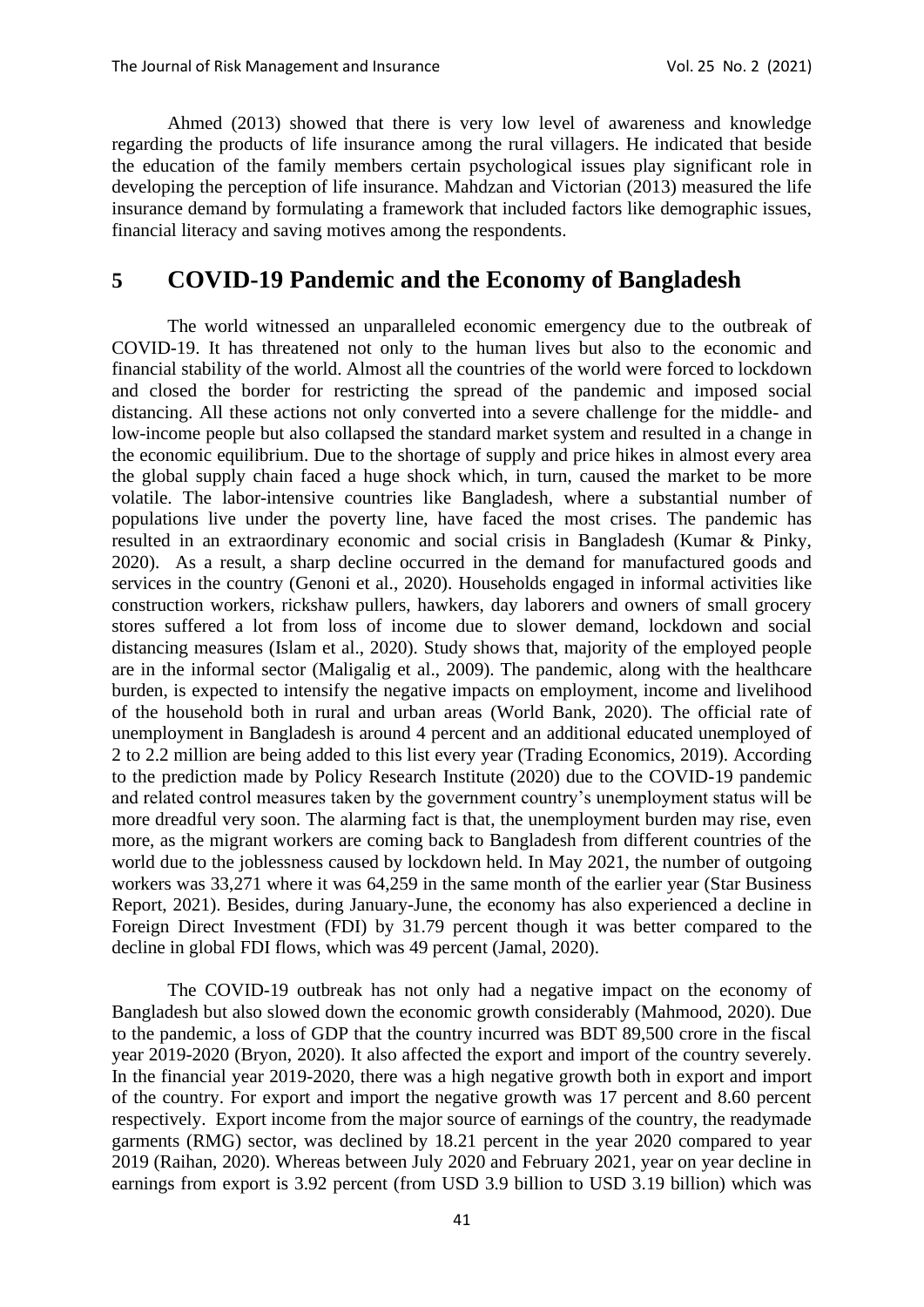also caused due to a 3.73 percent decline in the export of RMG sector (Mirdha, 2021). At the same time import order from the country by the manufacturing sector also dropped by 13 percent which implies a lower output from the export oriented sectors (Zamir Uddin, 2020). Due to the decline both in export and import, the balance of payment has also been declined. Trade deficit narrowed by 1 percent and the current account was narrowed by 37.13 percent year on year in the first nine months of the financial year 2019-2020. (Zamir Uddin, 2020). But the surprising fact is that, during July-September of the same financial year balance of payment posted a surplus due to slower import and higher remittance and external funds received. In June and July 2020 increase in remittance receipt in Bangladesh was 34 percent and 36.5 percent respectively (Uddin, 2020). Irrespective to the fall in global remittance, Bangladesh migrants sent 44 percent higher remittance in May 2021 (Star Business Report, 2021). Following the decline in import payment and higher growth in foreign remittance receipt foreign exchange reserve of Bangladesh has crossed USD 45 billion in the month of May 2021 from USD 44.03 in February of the same year (Islam, 2021).

The COVID-19 pandemic created physical distance but it is technology and development in the telecommunication that kept the people touched to each other. Like other countries in the world people of Bangladesh has also used technology extensively during this pandemic to settle transactions, to get banking services, to continue study, to order food or retail commodities, to and get telemedicine services. Online shopping has become very much popular in Bangladesh during this time of pandemic. According to e-Commerce Association of Bangladesh (e-CAB) sales of goods using the online platform has been increased by 70 percent year on year during 2020 (E-commerce sales rise, 2021). Data of Bangladesh Telecommunication Regulatory Commission (BTRC) shows that the number of internet users has reached to 11.11 crore in Bangladesh during September 2020 which is 13 percent higher compared to the earlier year 2019 (Hasan, 2020). During this pandemic, transfer of money using mobile phone has also got popularity. Since the emergence of the pandemic, mobile financial service providers witnessed a tremendous growth in the number of users and from March 2020 to November 2020 an inclusion of new 1.5 crore clients made the total number of registered client to 9.64 crore (Hasan, 2021). So it can be hypothesized easily that, the post pandemic world is expected to be shaped by tremendous use of digital technologies for managing daily activities.

Both the developing and emerging economies of the globe are trying to impose their maximum effort to turn back quickly to the right path from the devastation done by the crisis and in this regard Bangladesh is also not an exception. It has just started to turn back which is reflected by the prediction made by the Asian Development Bank (ADB) regarding the GDP growth rate of the country. According to a report by Daily Sun (2021), the country's GDP growth rate may range from 5.5 to 6 percent in the current fiscal year due to the growth in private consumption resulted by record remittance inflow, a sharp drop in unemployment to 3.8 percent due to the stimulus package offered by the government and broad resumption of economic activity, a 6.8 percent growth in agriculture, industry and service backed by a reversed production volume by the medium and large manufacturers, a 15.5 percent rise in credit made by banks to the trade and commerce and an increase in consumer finance by 11.9 percent.

#### **5.1 COVID-19 and the Life Insurance Industry**

In most national economies of the globe insurance industry plays a vital role and any interruption in the insurance market affects the entire economy so quickly. A McKinsey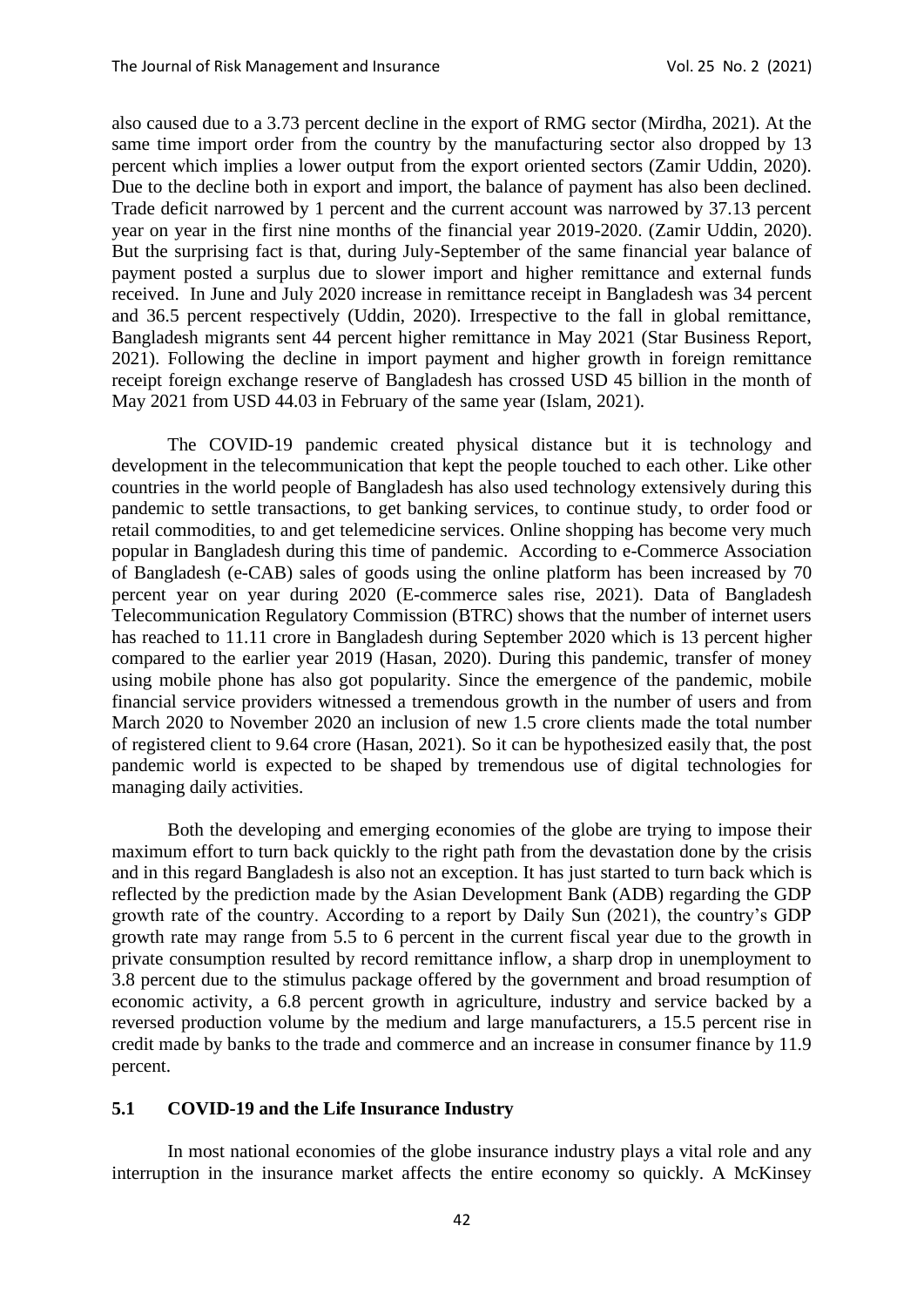report shows that, since the onset of the COVID-19 pandemic insurance industry has lost USD 760 billion globally in market capitalization (Chester *et al.,* 2020). It also predicts about the sale of life insurance and opines that the demand for life insurance may fall due to three reasons: a decline in the living standards of a part of people in the society, an increase in the payment of premiums due to a lower rate of interest and a problematic access to medical tests (Balasubramanian *et al.,* 2020).

The Digital Insurer (2020) assessed that the impact of the current crisis will be more extensive for the insurance industry than in the case of pandemics and economic crises occurred in the past. This crisis has not only increased the operating costs but also decreased in written premium of the policies offered by the insurance companies.

According to Wyman (2020) market experts concur that the long-term effect of the pandemic will accelerate the digitalization process in the insurance industry. Many business processes in insurance companies will be managed by the technologies like artificial intelligence (AI), machine learning (ML), Internet of Things (IoT), natural language processing (NLP) and computer vision etc. which will lead to automation, acceleration and increased efficiency of the companies. The distribution and underwriting of insurance policy and adjustment of claims are the key areas in which digital transformation has already been taken place (Taneja & Malik (2020).

According to a report by Arthur D Little (2021), nowadays many people consider insurance as a necessary safeguard against unexpected circumstances due to the COVID-19 pandemic. Though, it is difficult to trace the definite period of time when this pandemic situation will come to an end, it can be hypothesized that the impact of the COVID-19 pandemic on this industry will be broad, rapid and negative, but in the long run there may appear to be positive consequences for the entire insurance industry. According to Morelli (2020), the demand for life insurance among the young people of age 18-39 has already been increased during this COVID-19 pandemic situation. He also finds that 95% people have shown their willingness to buy a life insurance policy and want to sign an insurance contract.

#### **5.2 COVID-19 and the Life Insurance Industry of Bangladesh**

According a report published by the Bangladesh Bank (2021), the COVID-19 pandemic has affected insurance industry of the country considerably during the first two quarters of 2020 mainly due to depressed trade held locally and internationally and ban on local and international transport. This resulted in a decline in the growth of gross premium collected by both life and non-life insurance companies. It also reports that, there was a substantial decline in the total asset of insurance sector to GDP ratio in March and June quarter-2020 from 2.63 percent in December 2019 to 2.03 percent and 2.05 percent respectively and the decline in the asset of life insurance companies was BDT 1.67 billion at the end of March 2020. This happened due to the fact that the premium collection of life insurance companies was reduced by about 42 percent in June 2020 compared to December 2019.

The COVID-19 pandemic has also affected the stock market of the country. DSE and CSE, the two exchanges of the country stopped their operation due to the lockdown from the last week of March to May 30, 2020. As the market resumed its operation, it has seen its lowest trading value at BDT 430 million in the history of last 13 years on June 5, 2020 (Barua et al., 2020). But surprisingly, share price of some insurance companies gets a growth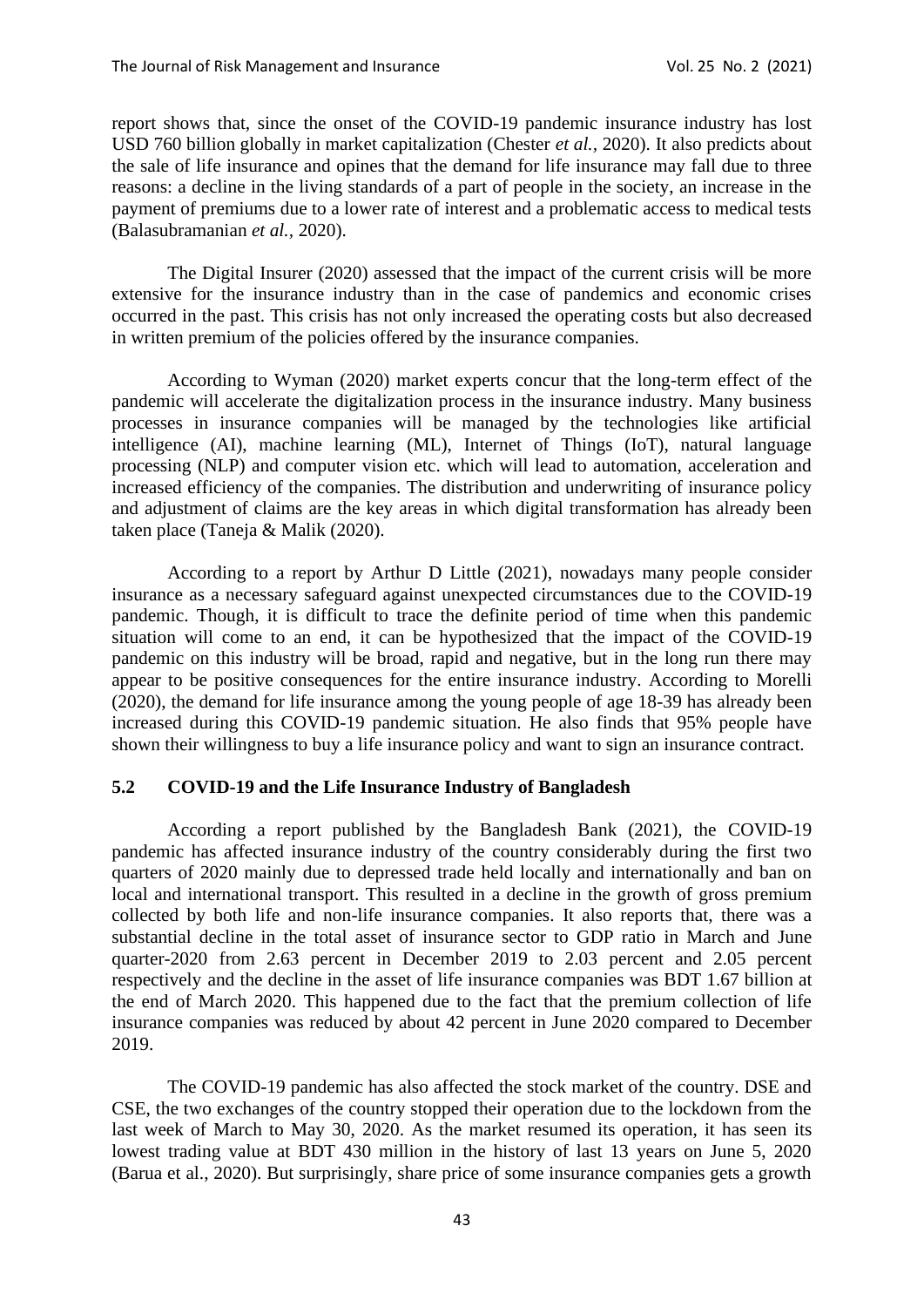more than 200 percent during the period of June-September 2020; while being fundamentally strong compared to the insurance companies share price of banking companies could not get a growth more than 20 percent (Alo, 2020). Such an increase in the share prices of insurance companies during the pandemic situation in the stock markets of Bangladesh reflects the collective expectations of the investors on the insurance companies. This trend is expected to be continued if the insurance companies can meet the expectations of the investors in terms of their operating performance and through the payment of attractive dividends to the shareholders. Such hike in the price of shares can be seen as an opportunity for the life insurance companies to issue their unsold shares at a premium which will help them to grow in a post pandemic world. Moreover, the post pandemic period can be considered as a high time for the life insurance companies to get special attention of the government to focus on the industry. As a result, it is expected that the government will also take initiatives that will be favorable for the life insurance companies to grow in Bangladesh.

# **6 Discussion and Guide toward Further Studies**

### **6.1 Discussion**

From the aforementioned review it is observed that several studies have already been done to identify the problems and prospects of life insurance industry. Among these studies only a few researches are there in the context of Bangladesh. Most of the researchers addressed lack of awareness and negative attitude toward the life insurance as the major reason behind the industry's lack of success. Though it seems upsetting that only few number of people holds life insurance policy, this also signifies a new and big opportunity for the life insurance companies to expand their scope of businesses by penetrating currently unexplored market areas (Mamun, 2013).

From the aforementioned literatures it can also be observed that a good number of works have showed the impact of COVID-19 pandemic on the economy of Bangladesh and revealed that it had a direct impact on all the major indicators of performance of an economy like- GDP, FDI, unemployment, balance of payment, education etc. Though, it is difficult to say a definite period of time when this pandemic situation will come to an end, it can be hypothesized that the impact of the COVID-19 pandemic on this industry will be broad, rapid and negative, but in the long run there may appear to be positive consequences for the entire life insurance industry. Some aspects like- increased remittance, increased use of online platform in the country and hike in share price of life insurance companies in the two major stock exchanges of the country during the time of pandemic etc. can be of points of attention for the life insurance companies. As such, future researchers can keep their focus on whether the COVID-19 pandemic could change the perception and attitude of the people toward the life insurance policy or not. They can also work to reveal the opportunities to expand the scope of the market and making it one of the major contributors of economic growth.

The COVID-19 pandemic can be considered as an unprecedented event for the life insurance industry with extensive challenges and unlimited possibilities in the future. Its negative effects will definitely be visible in their balance sheet. However, it may open a new horizon for the industry to grow. To make the insurance business as one of the viable and profitable ones, it would require an extensive market exposure by building mass awareness and creating increased demand for life insurance in a post pandemic world.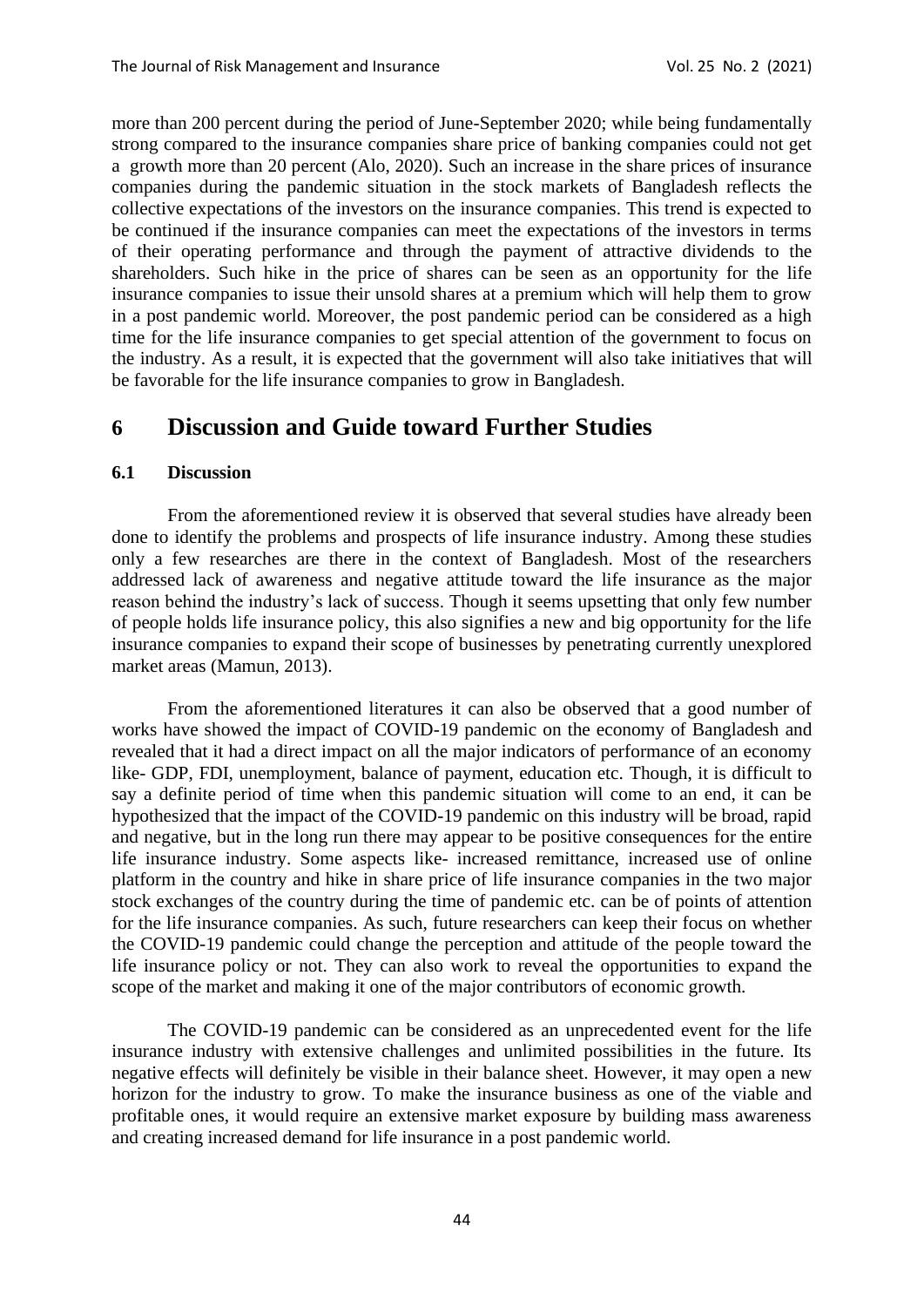#### **6.2 Guides toward Further Studies**

History teaches that crisis held earlier also created opportunity to think new. The present crisis would also open the door for new development and opportunities definitely. As such, future researchers can extend their work to address the prospects and challenges of life insurance industry of Bangladesh in a post COVID-19 pandemic period.

### **7 Conclusion**

The aim of the study is to present a comprehensive review of the earlier works that has been done to portray the problems and prospects of the life insurance industry of Bangladesh. It shows that sufficient work has already been done to address the issues in the context of Bangladesh. This study also reviews the information related to the impact of COVID-19 pandemic on the economy and the life insurance industry of the country. It explores that very few works are there that has been extended to show the impact of the pandemic on the life insurance industry of the country. It also reveals that the post COVID-19 pandemic period can be considered as a high time for creating awareness policy among the people of the country regarding life insurance policy. To do so future researchers should extend their work to address the prospects and challenges of life insurance industry of Bangladesh in a post COVID-19 pandemic period. This study will be helpful for the future researchers and the policy makers to focus on issues essential for growth of the life insurance industry of the country in a post COVID-19 pandemic world.

### **References**

- Adams, M., Andersson, J., Andersson, L. F. & Lindmark, M. (2009). Commercial banking, insurance and economic growth in Sweden between 1830 and 1998. *Accounting, Business & Financial History, 19*(1), 21–38.
- Agarwal, J., & Shukla, K. K. (2014). Awareness and Impact of Globalization of Life Insurance in India. *International Journal of Application or Innovation in Engineering and Management*, *3*(10), 1–8.
- Ahmed, A. (2013). Perception of Life Insurance Policies in Rural India. *Kuwait Chapter of Arabian Journal of Business and Management Review*, *2*(6), 17–24.
- Alo, J. N. (2020, September 26). Mysterious rise in insurance share prices. *The Business Standard.* Retrieved November 02, 2021, from https://www.tbsnews.net/economy/stock/mysterious-rise-insurance-share-prices-138037.
- Arthur D Little. (2021, February). A bright future for life insurance in India in a postpandemic world. Retrieved November 01, 2021, from https://www.adlittle.com/en/insights/report/bright-future-life-insurance-india-postpandemic-world.
- Balasubramanian, R., D'Amico, A., & Godsall, J. (2020). Implications of coronavirus for North American life and annuities writers. McKinsey (2020). Retrieved from https://www.mckinsey.com/industries/financial-services/our-insights/implications-ofcoronavirus-for-north-american-life-and-annuities-writers.
- Bangladesh Bank. (2021, March). *Economic and Financial Stability Implications of Covid-19: Bangladesh Bank and Government's Policy Responses.* Retrieved from https://www.bb.org.bd/pub/special//covid19\_28032021.pdf.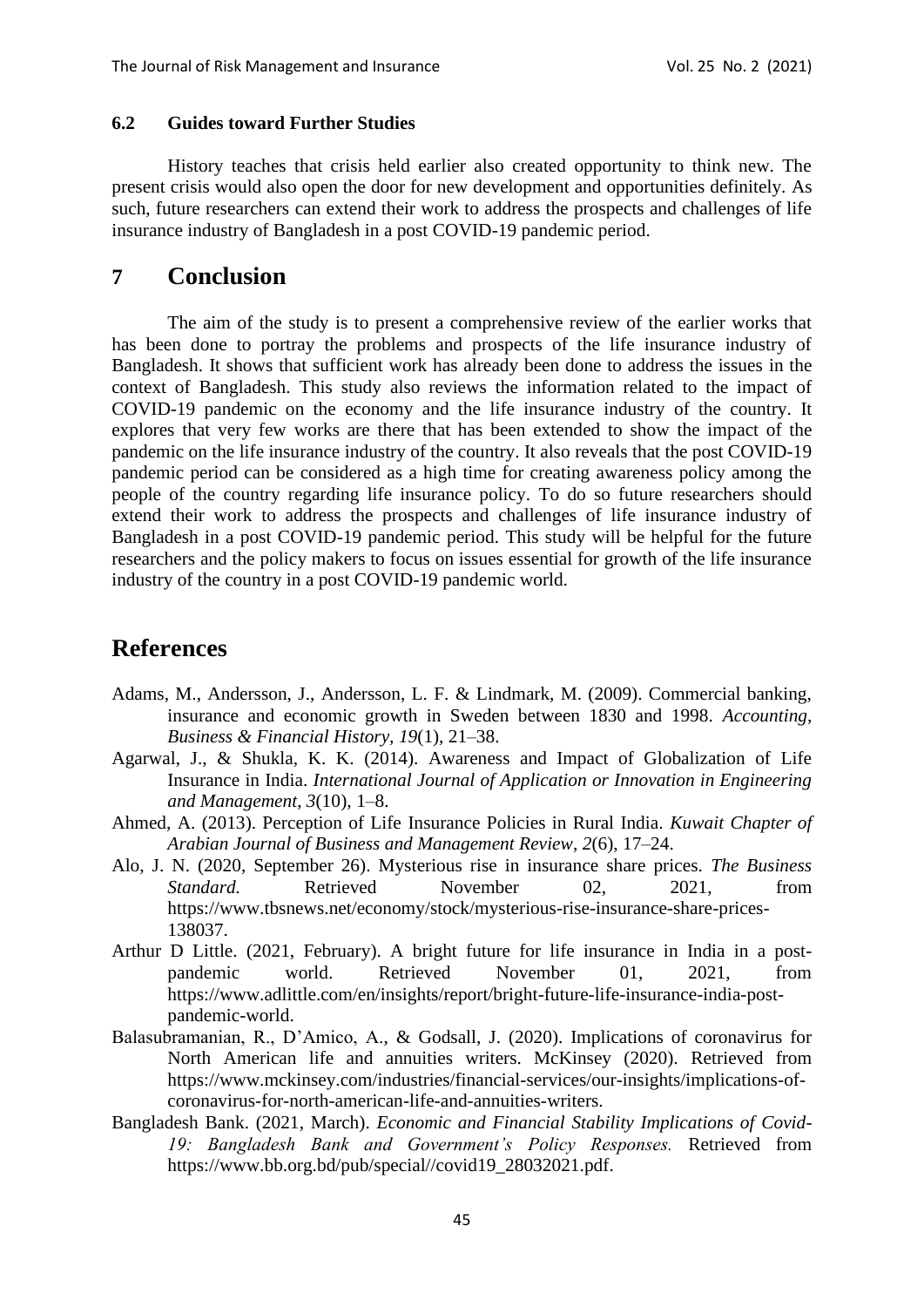- Bangladesh Bank. (2021, July 1). Retrieved July 05, 2021, from https://www.bb.org.bd/fnansys/insurance.php.
- Barua, S., Alam, A., Rahman. I., & Hosen, R. (2020, July 8). Mapping the COVID-19 implications for Bangladesh's stock market. *The Financial Express.* Retrieved November 01, 2021, from https://thefinancialexpress.com.bd/views/mapping-the-COVID-19-implications-for-bangladeshs-stock-market-1594223057.
- Beck, T., & Webb, I. (2003). Economic, demographic, and institutional determinants of life insurance consumption across countries. *The World Bank Economic Review*, *17*(1), 51–88. https://doi.org/10.1093/wber/lhg011.
- Browne, M. J., & Kim, K. (1993). An international analysis of life insurance demand. *The Journal of Risk and Insurance*, *60*(4), 616–634. https://doi.org/10.2307/253382.
- Bryon, R. K. (2020, December 30). Tk 89,500cr in GDP lost to pandemic Says five-year plan report. *The Daily Star*. Retrieved November 02, 2021, from https://www.thedailystar.net/frontpage/news/tk-89500cr-gdp-lost-pandemic-2019197.
- Chaudhary, S. (2016). Consumer perception regarding life insurance policies: A factor analytical approach. *International Journal of Information Movement*, *9*(6), 52–61.
- Chau, W. H., Khin, A. A., & Teng, K. L. L. (2013). Economic development cointegration and Malaysian life and general insurance consumption. *Australian Journal of Basic and Applied Sciences*, *7*(10), 538–546.
- Chester, A., Kauderer, S., McShea, C., & Palmer, F. (2020). How the coronavirus could change US personal auto insurance. *McKinsey & Company*. Retrieved November 03, 2021, from https://www.mckinsey.com/industries/financial-services/our-insights/howthe-coronavirus-could-change-us-personal-auto-insurance.
- Chui, A. C. W., & Kwok, C. C. Y. (2008). National culture and life insurance consumption. *Journal of International Business Studies*, *39*(1), 88–101. https://doi.org/10.1057/palgrave.jibs.8400316.
- Daily Sun. (2021, April 28). ADB predicts Bangladesh GDP to extend further amid pandemic. Retrieved November 03, 2021, from https://www.dailysun.com/post/549806/ADB-predicts-Bangladesh-GDP-to-strengthen-further-amidpandemic.
- Dar, A. A. (2012). Awareness of Life Insurance- A Study of Jammu and Kashmir State. *International Journal in Multidisciplinary and Academic Research*, *1*(3), 1–13.
- Genoni, M. E., Khan, A. I., Nandini, K., Nethra, P., & Wameq, R. (2020). Losing livelihoods: The labor market impacts of COVID-19 in Bangladesh. *The World Bank*. Retrieved April 15, 2021, from https://openknowledge.worldbank.org/bitstream/handle/10986/34449/Losing-Livelihoods-The-Labor-Market-Impacts-of-COVID-19-in-Bangladesh.pdf.
- Hasan, M. (2020, November 9). Bangladesh adds 3.3cr internet users in decade. *The Daily Star.* Retrieved November 12, 2021, from https://www.thedailystar.net/business/news/bangladesh-adds-33cr-internet-usersdecade-1991761.
- Hasan, M. (2021, January 17). Mobile money in the COVID pandemic. *The Daily Star.* Retrieved April 15, 2021, from https://www.thedailystar.net/supplements/mobilefinancial-services/news/mobile-money-the-COVID-19-pandemic-2028889.
- Huda, K. (2018). Sustainable life insurance business through innovation and creativity. *Insurance Journal*, *63*, 31–39.
- Islam, D. N., & Mamun, M. Z. (2017). *Buying factors of life insurance policies in Bangladesh.* Preprints. https://doi.org/10.2139/ssrn.3082125.
- Islam, N. (2019). Challenges for increasing insurance awareness among the people of Bangladesh. Retrieved from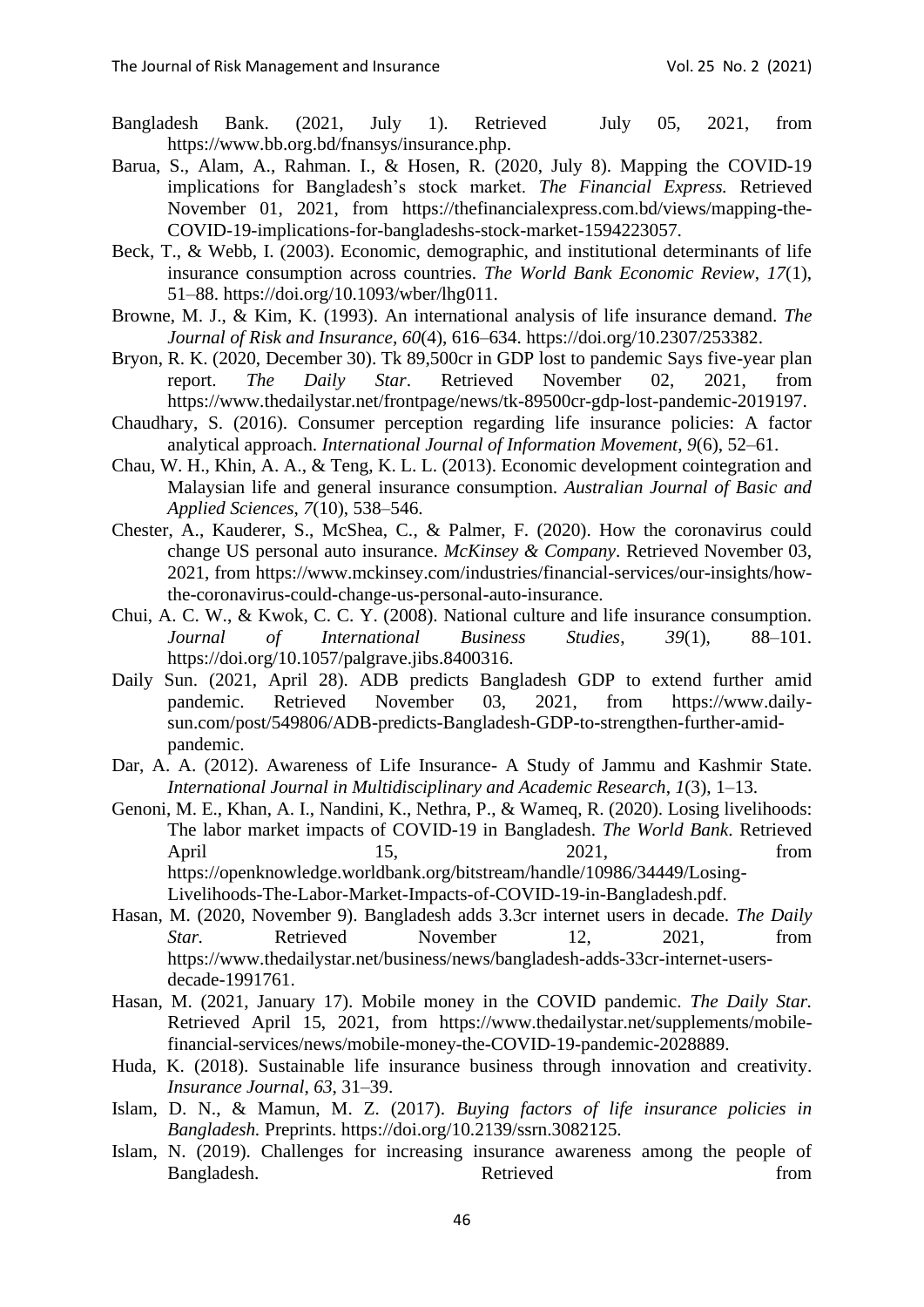https://www.researchgate.net/publication/335443794 Challenges for Increasing Insurance Awareness\_Among\_the\_People\_of\_Bangladesh.

- Islam, S. (2021, May 04). Bangladesh's foreign exchange reserve crosses \$45b mark. *The Financial Express.* Retrieved **heating Financial Express.** https://thefinancialexpress.com.bd/economy/bangladesh/bangladeshs-foreignexchange-reserve-crosses-45b-mark-1620100544.
- Islam, S., Islam, R., Mannan, F., Rahman, S., & Islam, T. (2020). COVID-19 pandemic: An analysis of the healthcare, social and economic challenges in Bangladesh. *Progress in Disaster Science*, *8,* 100135. https://dx.doi.org/10.1016/j.pdisas.2020.10013.5.
- Jahan, T., & Sabbir, M. M. (2018). Analysis of consumer purchase intention of life insurance: Bangladesh perspective. *Business Review – A Journal of Business Administration Discipline*, *13*(2), 13–28.
- Jamal, E. O. (2020, November 14). COVID-19 And the Economy: Where on the path to recovery are we?. *The Daily Star*. Retrieved April 15, 2021, from https://www.thedailystar.net/opinion/the-overton-window/news/COVID-19-and-theeconomy-where-the-path-recovery-are-we-1994521.
- Khan, M. S. U., & Uddin, M. N. (2013). Insurance Industry in Bangladesh: Opportunities and Challenges. *Thoughts on Economics*, *23*(4), 55–77.
- Kumar, B., & Pinky, S. D. (2020). Addressing economic and health challenges of COVID-19 in Bangladesh: Preparation and response. *Journal of Public Affairs, e2556,* 1–8. https://doi.org/10.1002/pa.2556.
- Madukwe, O. D., & Anyanwaokoro, M. (2014). The causal relationship between life insurance business and economic growth. *International Journal of Innovation and Scientific Research*, *4*(2), 100–109.
- Mahdzan, N. S., & Victorian, S. M. P. (2013). The Determinants of Life Insurance Demand: A Focus on Saving Motives and Financial Literacy, *Asian Social Science*, *9*(5), 274– 284. https://doi.org/10.5539/ass.v9n5p274.
- Mahmood, M. (2020, June 13). COVID-19: Economic challenges facing Bangladesh. *The Financial Express*. Retrieved April 20, 2021, from https://www.thefinancialexpress.com.bd/views/COVID-19-economic-challengesfacing-bangladesh-1592064588.
- Mamun, D.M.Z. (2013, April). Problems and prospects of insurance business in Bangladesh: The companies' perspective. In *Fifteenth Annual Conference of Asia-Pacific Risk and Insurance Association*, New York: APRIA.
- Manik, E. A., & Mannan, A. (2017). An Investigation of the Awareness of the Life Insurance Among the Hawkers in Dhaka City: The Prospects of Microinsurance. *European Journal of Business and Management*, *9*(2), 82–95.

Masum Billah, M. (2014). *Effects of Insurance on Maritime Liability Law*. New York: Springer.

- Mirdha, R. U. (2021, March 4). Pandemic keeps hurting export. *The Daily Star*. Retrieved April 25, 2021, from https://www.thedailystar.net/business/news/pandemic-keepshurting-exports-2054637.
- Morelli, S. (2020). Consumer looking to buy life insurance. Retrieved November 10, 2021, from

https://insurancenewsnet.com/innarticle/consumers-looking-to-buy-life-insurance.

Okunnu, M. A., & Adeyemi, O. T. (2008). The Awareness of Having Life Insurance Policy: An Exploratory Study among Lagos State University Students in Ojo, Lagos, Nigeria, *LexET Scientia International Journal*, *15*(2), 265–272.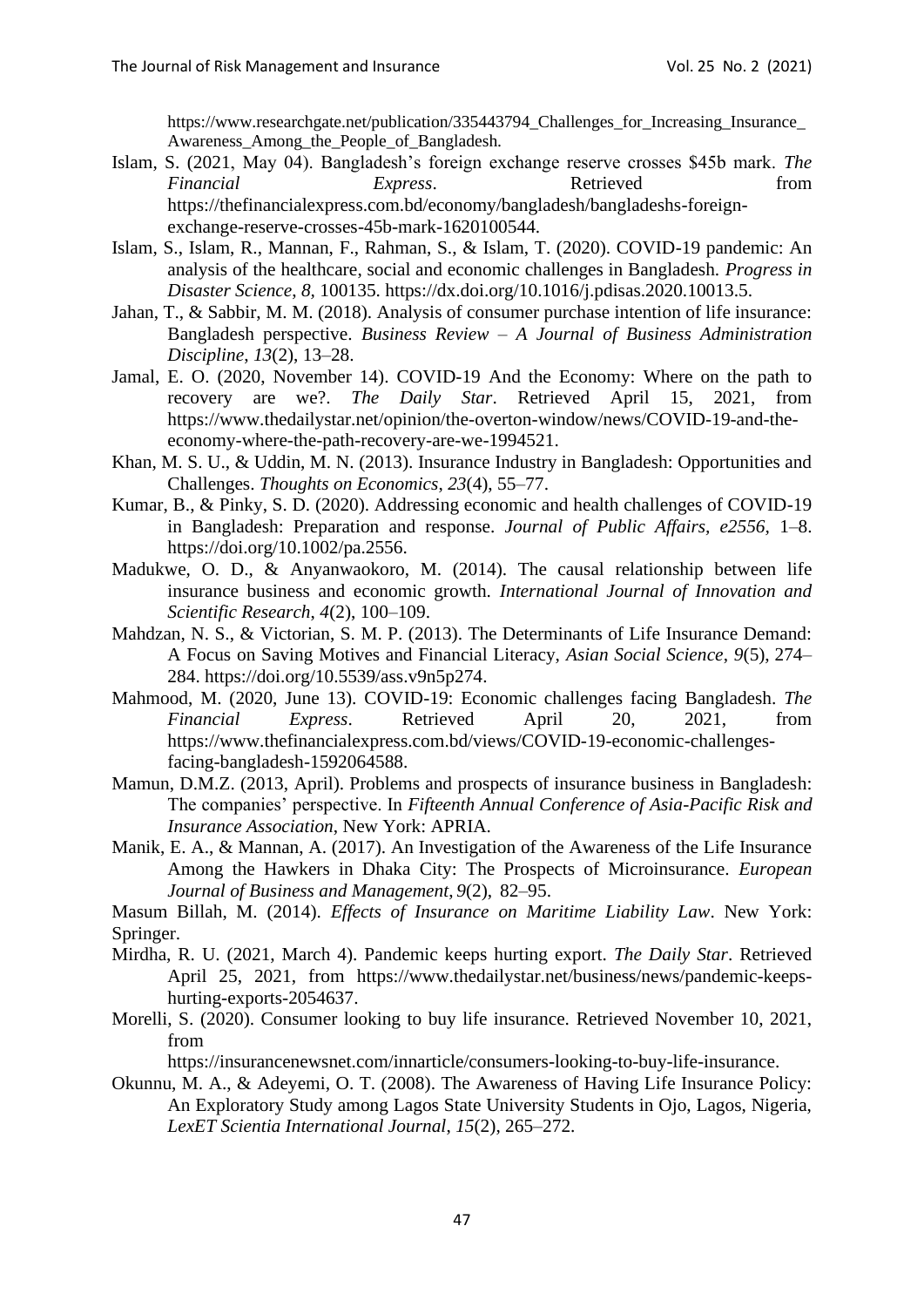- Oliver Wyman. (2020, March 25). How European insurers can manage the impact of COVID-19. Retrieved July 09, 2021, from https://www.oliverwyman.com/ourexpertise/insights/2020/mar/covid-19-european-insurance.html.
- Omar, O. E., & Owusu-Frimpong, N. (2007). Life insurance in Nigeria: An application of the theory of reasoned action to consumers' attitudes and purchase intention. *Service Industries Journal*, *27*(7), 963–976. https://doi.org/10.1080/02642060701570891.
- Outreville, J. F. (1996). Life insurance markets in developing countries. *The Journal of Risk and Insurance*, *63*(2), 263–278. https://doi.org/10.2307/253745.
- Policy Research Institute. (2020, March 03). Media report on Bangladesh employment and labour market watch 2019: Sectoral challenges and opportunities. *Policy Insights*. Retrieved April 20, 2021, from https://www.pri-bd.org/news and events/mediareport-on-bangladesh-employment-and-labour-market-watch-2019-sectoralchallengers-and-opportunities/.
- Przybytniowski, J.W. (2016). *Contemporary functions and mechanisms of transmission between the insurance sector and the real economy: Theory and practice* [in Polish]. Warsaw: CeDeWu.
- Rahman, A. (2019, October 29). Life insurance A "sunrise industry" in Bangladesh. *Financial Express*, Retrieved July 20, 2021, from https://thefinancialexpress.com.bd/views/life-insurance-a-sunrise-industry-inbangladesh-1572362973.
- Raihan, S. (2020, September 6). COVID-19 and the challenges of trade for Bangladesh. *The Daily Star*. Retrieved June 10, 2021, from https://www.thedailystar.net/opinion/news/COVID-19-and-the-challenges-tradebangladesh-1956405.
- Reddy, P. R., & Jahangir, Y. (2015). Customer Perception Towards Life Insurance Services in Rural Market, *Indian Journal of Applied Research, 5*(1), 272–275.
- Rejda, E.G., & McNamara, J.M., (2014). *Principles of Risk Management and Insurance*, 12th edition, Pearson Education Inc: New Jersey.
- Reshmi, B., Nair, N.S., Sabu, K.M., & Unnikrishnan, B., (2007), Awareness of Health Insurance in a South Indian Population- A Community Based Study, *Health and Population Perspectives and Issues*, *30*(3), 177–188.
- Samina, S. Q. (2012). Investment Portfolio of Insurance Companies in Bangladesh: A Study on Selected Insurance Companies of Bangladesh, *World Journal of Social Sciences, 2*(7), 37–47.
- Skipper, H. J. (2001). Insurance in the general agreement on trade in services. *American Enterprise Institute*. Retrieved June 11, 2021, from https://www.aei.org/press/insurance-in-the-general-agreement-on-trade-in-services/.
- Star Business Report. (2021, April 9). E-commerce sales rise 70pc in 2020. *The Daily Star*. Retrieved April 15, 2021, from https://www.thedailystar.net/business/news/ecommerce-sales-rise-70pc-2020-star-business-report-2074621.
- Star Business Report. (2021, June 2). Remittance hits 10-months high A result in growing faiths in formal channels. *The Daily Star*. Retrieved June 12, 2021, from https://www.thedailystar.net/business/news/remittance-hits-10-month-high-2103269
- Stevick, E. G. (2008). *Essentials of Life insurance Products* (3<sup>rd</sup> ed.). Pennsylvania: American College Press.
- Souiden, N., & Jabeur, Y. (2015). The impact of Islamic beliefs on consumers' attitudes and purchase intentions of life insurance Nizar Souiden Yosr Jabeur Article. *International Journal of Bank Marketing*, *33*(4), 423–441.
- Taneja, S., & Malik, R. (2020). The power of disruption: Digital transformation in insurance. *NU Property Casualty*, 360. Retrieved from